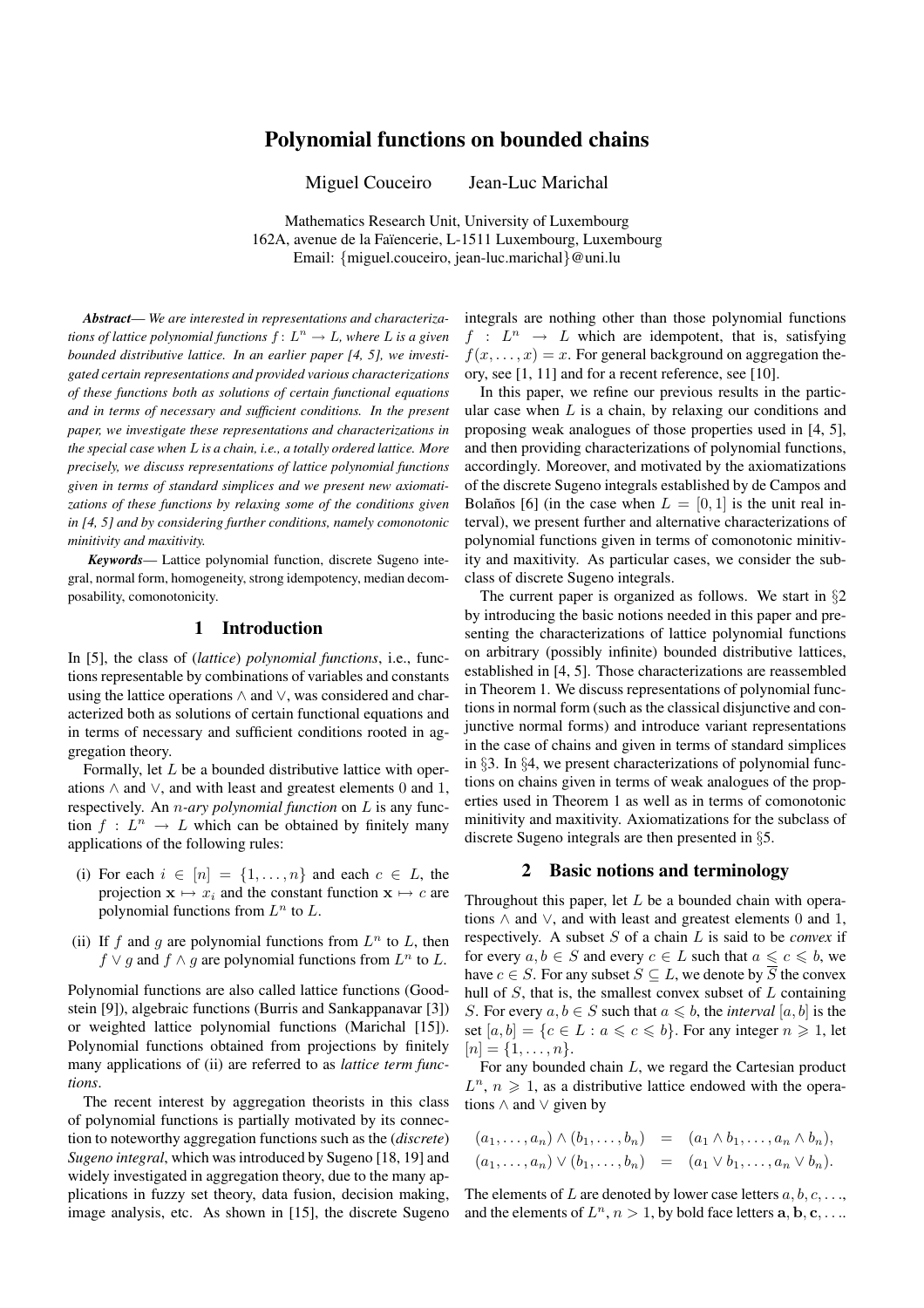We also use 0 and 1 to denote the least element and greatest element, respectively, of  $L^n$ . For  $c \in L$  and  $\mathbf{x} = (x_1, \dots, x_n) \in$  $L^n$ , set

$$
\mathbf{x} \wedge c = (x_1 \wedge c, \dots, x_n \wedge c)
$$
 and  $\mathbf{x} \vee c = (x_1 \vee c, \dots, x_n \vee c).$ 

The *range* of a function  $f: L^n \to L$  is defined by  $\mathcal{R}_f =$  ${f(x) : x \in L^n}$ . A function  $f: L^n \to L$  is said to be *nondecreasing* (*in each variable*) if, for every  $a, b \in L^n$  such that  $\mathbf{a} \leqslant \mathbf{b}$ , we have  $f(\mathbf{a}) \leqslant f(\mathbf{b})$ . Note that if f is nondecreasing, then  $\overline{\mathcal{R}}_f = [f(\mathbf{0}), f(\mathbf{1})].$ 

Let S be a nonempty subset of L. A function  $f: L^n \to L$ is said to be

- *S*-idempotent if for every  $c \in S$ , we have  $f(c, ..., c) = c$ .
- *S*-min homogeneous if for every  $x \in L^n$  and  $c \in S$ ,

$$
f(\mathbf{x} \wedge c) = f(\mathbf{x}) \wedge c. \tag{1}
$$

• *S*-max homogeneous if for every  $x \in L^n$  and  $c \in S$ ,

$$
f(\mathbf{x} \lor c) = f(\mathbf{x}) \lor c. \tag{2}
$$

• *horizontally S-minitive* if for every  $x \in L^n$  and  $c \in S$ ,

$$
f(\mathbf{x}) = f(\mathbf{x} \lor c) \land f([\mathbf{x}]^c), \tag{3}
$$

where  $[x]^{c}$  is the *n*-tuple whose *i*th component is 1, if  $x_i \geq c$ , and  $x_i$ , otherwise.

• *horizontally S-maxitive* if for every  $x \in L^n$  and  $c \in S$ ,

$$
f(\mathbf{x}) = f(\mathbf{x} \wedge c) \vee f([\mathbf{x}]_c), \tag{4}
$$

where  $[x]_c$  is the *n*-tuple whose *i*th component is 0, if  $x_i \leq c$ , and  $x_i$ , otherwise.

• *median decomposable* if, for every  $x \in L^n$  and  $k \in [n]$ ,

$$
f(\mathbf{x}) = \text{median}\left(f(\mathbf{x}_k^0), x_k, f(\mathbf{x}_k^1)\right),\tag{5}
$$

where median $(x, y, z) = (x \wedge y) \vee (y \wedge z) \vee (z \wedge x)$  and  $\mathbf{x}_k^c = (x_1, \ldots, x_{k-1}, c, x_{k+1}, \ldots, x_n)$  for  $c \in L$ .

• *strongly idempotent* if, for every  $x \in L^n$  and  $k \in [n]$ ,

$$
f(x_1,\ldots,x_{k-1},f(\mathbf{x}),x_{k+1},\ldots,x_n)=f(\mathbf{x}).
$$

*Remark* 1. In the case when  $S = L$  is the real interval [0, 1], the concepts of S-min and S-max homogeneity were introduced by Fodor and Roubens [8] to specify certain classes of aggregation functions, and the concept of horizontal Smaxitivity was introduced by Benvenuti et al. [2] as a general property of the Sugeno integral. The concept of median decomposability was introduced in [15] and that of strong idempotency in [4, 5] as properties of polynomial functions.

We say that a function  $f: L^n \to L$  has a *componentwise convex range* if either  $n = 1$  and f has a convex range, or  $n >$ 1 and for every  $\mathbf{a} = (a_1, \dots, a_n) \in L^n$  and every  $k \in [n]$ , the unary function  $f_{\mathbf{a}}^k$ :  $L \to L$ , given by  $f_{\mathbf{a}}^k(x) = f(\mathbf{a}_k^x)$  has a convex range.

The following theorem reassembles the various characterizations of polynomial functions, established in [4], in the particular case when  $L$  is a bounded chain.

**Theorem 1.** Let  $f: L^n \to L$  be a function. The following *conditions are equivalent:*

- *(i)* f *is a polynomial function.*
- *(ii)* f *is median decomposable.*
- *(iii)* f *is nondecreasing, strongly idempotent, has a convex range and a componentwise convex range.*
- *(iv)* f *is nondecreasing*,  $\overline{\mathcal{R}}_f$ *-min homogeneous, and*  $\overline{\mathcal{R}}_f$ *-max homogeneous.*
- (*v*)  $f$  *is nondecreasing*,  $\overline{\mathcal{R}}_f$ -min homogeneous, and horizon*tally*  $\overline{\mathcal{R}}_f$ *-maxitive.*
- *(vi)*  $f$  *is nondecreasing, horizontally*  $\overline{\mathcal{R}}_f$ *-minitive, and*  $\overline{\mathcal{R}}_f$ *max homogeneous.*
- *(vii)* f *is nondecreasing,*  $\overline{\mathcal{R}}_f$ -idempotent, horizontally  $\overline{\mathcal{R}}_f$ *minitive, and horizontally*  $\overline{\mathcal{R}}_f$ *-maxitive.*

## 3 Representations of polynomial functions

Polynomial functions are known to be exactly those functions which can be represented by formulas in disjunctive and conjunctive normal forms. This fact was first observed by Goodstein [9] who, in fact, showed that each polynomial function  $f: L^n \to L$  is uniquely determined by its restriction to  $\{0, 1\}^n$ . For a recent reference, see Rudeanu [17].

In this section we recall and refine some known results concerning normal forms of polynomial functions and, in the special case when  $L$  is a chain, we present variant representations given in terms of standard simplices of  $L^n$ .

The following three results are due to Goodstein [9].

Corollary 2. *Every polynomial function is completely determined by its restriction to*  $\{0,1\}^n$ *.* 

**Corollary 3.** A function  $g: \{0,1\}^n \to L$  can be extended to *a polynomial function*  $f: L^n \to L$  *if and only if it is nondecreasing. In this case, the extension is unique.*

**Proposition 4.** Let  $f: L^n \to L$  be a function. The following *conditions are equivalent:*

- *(i)* f *is a polynomial function.*
- *(ii) There exists*  $\alpha: 2^{[n]} \rightarrow L$  *such that*

$$
f(\mathbf{x}) = \bigvee_{I \subseteq [n]} (\alpha(I) \land \bigwedge_{i \in I} x_i).
$$

*(iii) There exists*  $\beta$ :  $2^{[n]} \rightarrow L$  *such that* 

$$
f(\mathbf{x}) = \bigwedge_{I \subseteq [n]} (\beta(I) \vee \bigvee_{i \in I} x_i).
$$

We shall refer to the expressions given in  $(ii)$  and  $(iii)$  of Proposition 4 as the *disjunctive normal form* (DNF) representation and the *conjunctive normal form* (CNF) representation, respectively, of the polynomial function f.

*Remark* 2. By requiring  $\alpha$  and  $\beta$  to be nonconstant functions from  $2^{[n]}$  to  $\{0,1\}$  and satisfying  $\alpha(\emptyset) = 0$  and  $\beta(\emptyset) = 1$ , respectively, we obtain the analogue of Proposition 4 for term functions.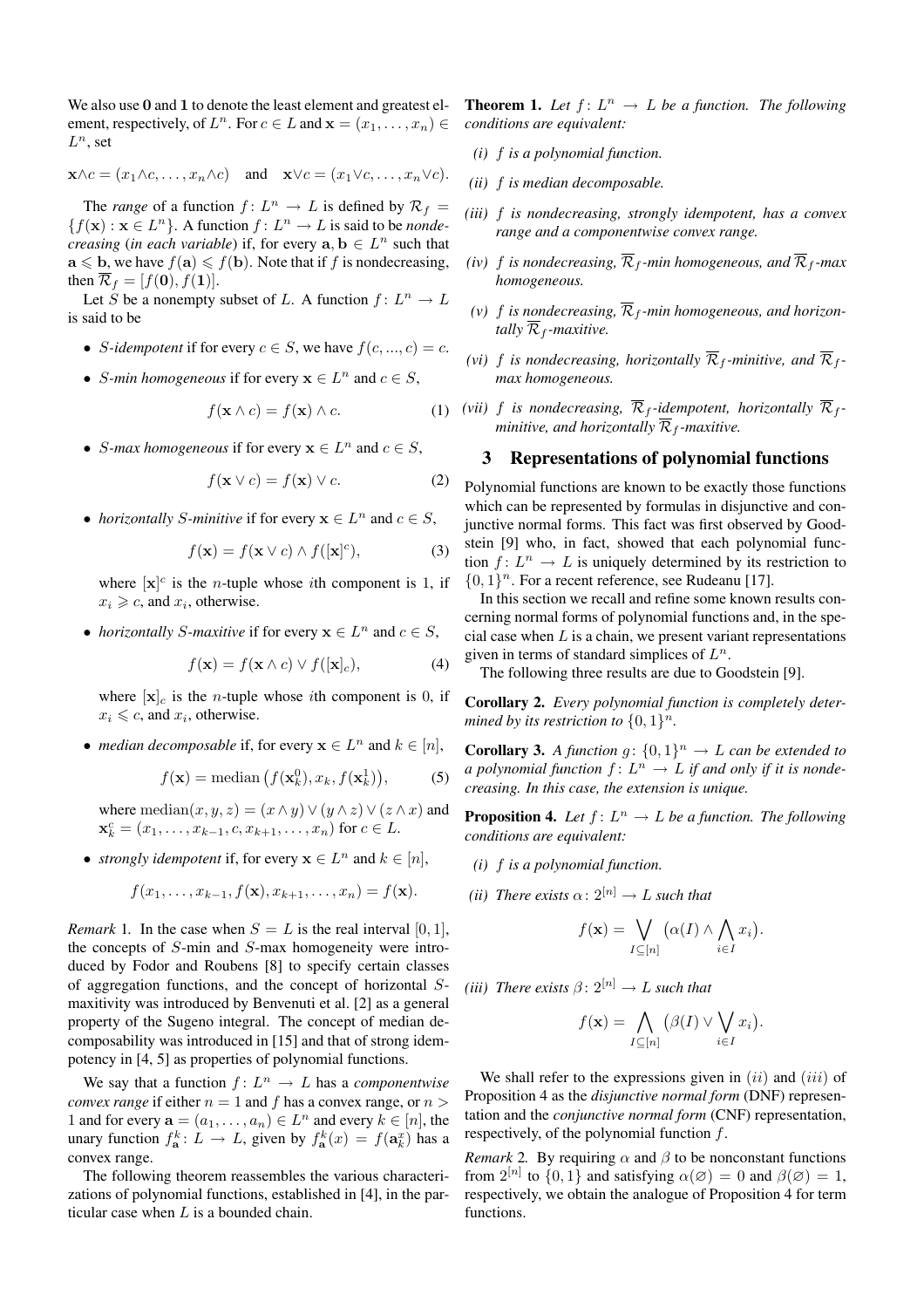For each polynomial function  $f: L^n \to L$ , set

$$
DNF(f) = \left\{ \alpha \in L^{2^{[n]}} : f(\mathbf{x}) = \bigvee_{I \subseteq [n]} \left( \alpha(I) \wedge \bigwedge_{i \in I} x_i \right) \right\},
$$
  
\n
$$
CNF(f) = \left\{ \beta \in L^{2^{[n]}} : f(\mathbf{x}) = \bigwedge_{I \subseteq [n]} \left( \beta(I) \vee \bigvee_{i \in I} x_i \right) \right\}.
$$

A complete description of the sets  $DNF(f)$  and  $CNF(f)$  can be found in [5, §3.1]. As we are concerned by the case when  $L$  is a chain, we recall the description only in this special case; see [15, §3].

For each  $I \subseteq [n]$ , let  $e_I$  be the element of  $L^n$  whose *i*th component is 1, if  $i \in I$ , and 0, otherwise. Let  $\alpha_f : 2^{[n]} \rightarrow$ L be the function given by  $\alpha_f(I) = f(e_I)$  and consider the function  $\alpha_f^*: 2^{[n]} \to L$  defined by

$$
\alpha_f^*(I) = \begin{cases} \alpha_f(I), & \text{if } \bigvee_{J \subsetneq I} \alpha_f(J) < \alpha_f(I), \\ 0, & \text{otherwise.} \end{cases}
$$

Dually, Let  $\beta_f : 2^{[n]} \to L$  be the function given by  $\beta_f(I) =$  $f(\mathbf{e}_{[n]\setminus I})$  and consider the function  $\beta_f^* \colon 2^{[n]} \to L$  defined by

$$
\beta_f^*(I) = \begin{cases} \beta_f(I), & \text{if } \bigwedge_{J \subsetneq I} \beta_f(J) > \beta_f(I), \\ 1, & \text{otherwise.} \end{cases}
$$

**Proposition 5.** Let  $f: L^n \to L$  be a polynomial function. *Then*

- (*i*)  $DNF(f) = [\alpha_f^*, \alpha_f]$  and f has a unique DNF repre- $\mathcal{D}_{\text{IVF}}(f) = [\alpha_f, \alpha_f]$  and f has a unique  $\mathcal{D}_{\text{IVF}}$  representation if and only if  $\bigvee_{J \subsetneq I} \alpha_f(J) < \alpha_f(I)$  for every  $I \subseteq [n]$ ,
- (*ii*)  $CNF(f) = [\beta_f, \beta_f^*]$  *and f has a unique CNF repre-* $\text{CNF}(f) = [\beta_f, \beta_f]$  and *J* has a unique  $\text{CNF}$  representation if and only if  $\bigwedge_{J \subsetneq I} \beta_f(J) > \beta_f(I)$  for every  $I \subseteq [n]$ .

*In particular,*  $\alpha_f$  *and*  $\beta_f$  *are the unique isotone and antitone, respectively, maps in DNF*(f) *and CNF*(f)*, respectively.*

In the case of chains, the DNF and CNF representations of polynomial functions  $f: L^n \to L$  can be refined and given in terms of standard simplices of  $L^n$  (see Proposition 6 below). Recall that

median
$$
(x_1,...,x_{2n+1})
$$
 =  $\bigvee_{\substack{I \subseteq [2n+1] \\ |I|=n+1}} \bigwedge_{i \in I} x_i$ .

Let  $\sigma$  be a permutation on [n]. The *standard simplex* of  $L^n$ associated with  $\sigma$  is the subset  $L_{\sigma}^n \subset L^n$  defined by

$$
L_{\sigma}^{n} = \{ (x_1, \ldots, x_n) \in L^n : x_{\sigma(1)} \leqslant \cdots \leqslant x_{\sigma(n)} \}.
$$

For each  $i \in [n]$ , define  $S^{\uparrow}_{\sigma}(i) = {\sigma(i), \ldots, \sigma(n)}$  and  $S^{\downarrow}_{\sigma}(i) = \{\sigma(1), \ldots, \sigma(i)\}.$  As a matter of convenience, set  $S_{\sigma}^{\dagger}(n+1) = S_{\sigma}^{\downarrow}(0) = \varnothing.$ 

**Proposition 6.** Let  $f: L^n \to L$  be a function. The following *conditions are equivalent:*

*(i)* f *is a polynomial function.*

*(ii) For any permutation*  $\sigma$  *on*  $[n]$  *and every*  $\mathbf{x} \in L^n_{\sigma}$ *, we have* 

 $\frac{1}{2}$ 

$$
f(\mathbf{x})
$$
  
= 
$$
\bigvee_{i \in [n+1]} (\alpha_f(S_{\sigma}^{\uparrow}(i)) \wedge x_{\sigma(i)})
$$
  
= 
$$
\bigwedge_{i \in [n+1]} (\alpha_f(S_{\sigma}^{\uparrow}(i)) \vee x_{\sigma(i-1)})
$$
  
= median  $(x_1, ..., x_n, \alpha_f(S_{\sigma}^{\uparrow}(1)), ..., \alpha_f(S_{\sigma}^{\uparrow}(n+1)))$ ,  
where  $x_{\sigma(0)} = 0$  and  $x_{\sigma(n+1)} = 1$ .

*(iii) For any permutation*  $\sigma$  *on*  $[n]$  *and every*  $\mathbf{x} \in L^n_{\sigma}$ *, we have* 

$$
f(\mathbf{x})
$$
  
= 
$$
\bigvee_{i \in [n+1]} (\beta_f(S^{\downarrow}_{\sigma}(i-1)) \wedge x_{\sigma(i)})
$$
  
= 
$$
\bigwedge_{i \in [n+1]} (\beta_f(S^{\downarrow}_{\sigma}(i-1)) \wedge x_{\sigma(i-1)})
$$
  
= median  $(x_1, \ldots, x_n, \beta_f(S^{\downarrow}_{\sigma}(0)), \ldots, \beta_f(S^{\downarrow}_{\sigma}(n)))$ ,

*where*  $x_{\sigma(0)} = 0$  *and*  $x_{\sigma(n+1)} = 1$ *.* 

*Remark* 3. The equivalence between  $(i)$  and  $(ii)$  of Proposition 6 was already observed in [15, §5]. Prior to this, Propositions 5 and 6 were already established in [14] for idempotent polynomial functions (discrete Sugeno integrals) in the case when L is the unit real interval  $[0, 1]$ ; see also  $[13, \S4.3]$ .

#### 4 Characterizations of polynomial functions

In this section, we propose weak analogues of the properties used in Theorem 1 and provide characterizations of polynomial functions on chains, accordingly. Moreover, we introduce further properties, namely, comonotonic minitivity and maxitivity, which we then use to provide further characterizations of polynomial functions.

For integers  $0 \leqslant p \leqslant q \leqslant n$ , define  $L_n^{(p,q)} = \{ \mathbf{x} \in \Omega \}$  $L^n: |\{x_1, \ldots, x_n\} \cap \{0, 1\}| \geqslant p$  and  $|\{x_1, \ldots, x_n\}| \leqslant q\}.$ For instance,  $L_n^{(0,2)}$  is the set of Boolean vectors of  $L^n$  that are two-sided trimmed by constant vectors, that is

$$
L_n^{(0,2)} = \bigcup_{\substack{\mathbf{e} \in \{0,1\}^n \\ c, d \in L}} \{\text{median}(c, \mathbf{e}, d)\},
$$

where the median is taken componentwise.

#### *4.1 Weak homogeneity*

Let  $S$  be a nonempty subset of  $L$ . We say that a function  $f: L^n \to L$  is *weakly S-min homogeneous* (resp. *weakly Smax homogeneous*) if (1) (resp. (2)) holds for every  $\mathbf{x} \in L_{n}^{(0,2)}$ and every  $c \in S$ .

For every integer  $m \ge 1$ , every  $x \in L^m$ , and every  $f: L^n \to L$ , we define  $\langle x \rangle_f \in L^m$  as the *m*-tuple

$$
\langle \mathbf{x} \rangle_f = \text{median}(f(\mathbf{0}), \mathbf{x}, f(\mathbf{1})),
$$

where the right-hand side median is taken componentwise. As observed in [5], for every nonempty subset  $S \subseteq L$ , we have that  $f$  is  $S$ -min homogeneous and  $S$ -max homogeneous if and only if it satisfies

$$
f(\text{median}(r, \mathbf{x}, s)) = \text{median}(r, f(\mathbf{x}), s)
$$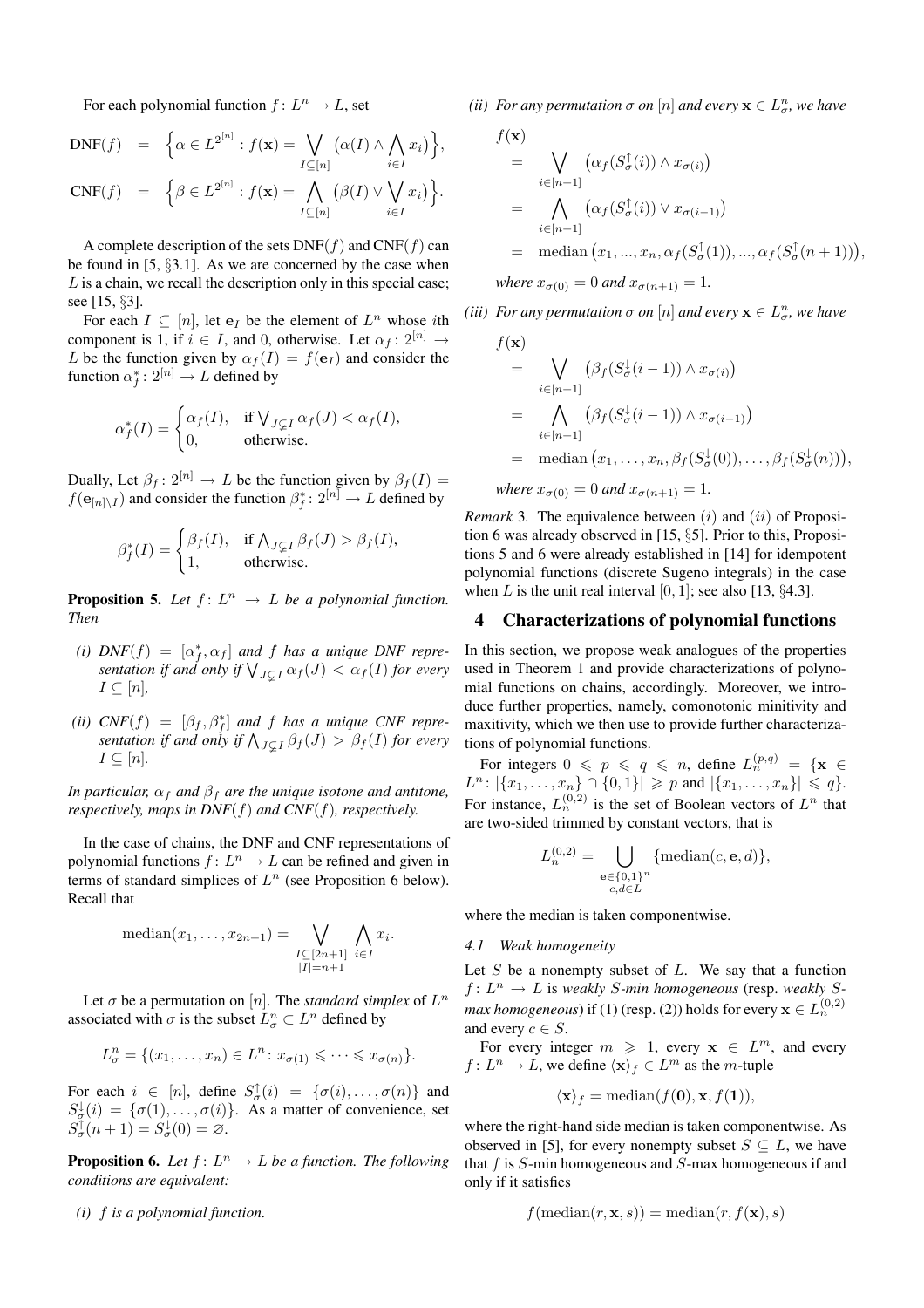for every  $x \in L^n$  and every  $r, s \in S$ . In particular, if  $f(\mathbf{0}), f(\mathbf{1}) \in S$  then, for any  $\mathbf{x} \in L^n$  such that  $f(\mathbf{0}) \leq$  $f(\mathbf{x}) \leq f(1)$ , we have  $f(\mathbf{x}) = f(\langle \mathbf{x} \rangle_f)$ .

It was also shown in [5] that, for every nonempty subset  $S \subseteq L$ , if f is S-min homogeneous and S-max homogeneous, then it is S-idempotent. The following lemma shows that the weak analogue also holds.

**Lemma 7.** Let S be a nonempty subset of L. If  $f: L^n \to L$  is *weakly* S*-min homogeneous and weakly* S*-max homogeneous, then it is* S-idempotent. Moreover, if  $f(\mathbf{0}), f(\mathbf{1}) \in S$  then, for  $any \mathbf{x} \in L_n^{(0,2)}$  *such that*  $f(\mathbf{0}) \leqslant f(\mathbf{x}) \leqslant f(1)$ *, we have*  $f(\mathbf{x}) = f(\langle \mathbf{x} \rangle_f)$ *.* 

As we are going to see, of particular interest is when  $S =$  $\overline{\mathcal{R}}_f$ . The following result characterizing the class of polynomial functions shows that, in the case of chains, the conditions in  $(iv)$  of Theorem 1 can be replaced with their weak analogues.

**Theorem 8.** A function  $f: L^n \to L$  is a polynomial function *if and only if it is nondecreasing, weakly*  $\overline{\mathcal{R}}_f$ -min homoge*neous, and weakly*  $\overline{\mathcal{R}}_f$ *-max homogeneous.* 

*Remark* 4*.* Note that Theorem 8 does not generally hold in the case of bounded distributive lattices. To see this, let  $L =$  $\{0, a, b, 1\}$  where  $a \wedge b = 0$  and  $a \vee b = 1$ , and consider the binary function  $f: L^2 \to L$  defined by  $\overline{\phantom{a}}$ 

$$
f(x_1, x_2) = \begin{cases} 1, & \text{if } x_1 = 1 \text{ or } x_2 = 1, \\ 1, & \text{if } x_1 = x_2 = b, \\ a, & \text{if } (x_1 = a \text{ and } x_2 \neq 1) \\ \text{or } (x_2 = a \text{ and } x_1 \neq 1), \\ 0, & \text{otherwise.} \end{cases}
$$

It is easy to verify that  $f$  is nondecreasing and both weakly  $\overline{\mathcal{R}}_f$ -min homogeneous and weakly  $\overline{\mathcal{R}}_f$ -max homogeneous, but it is not  $\overline{\mathcal{R}}_f$ -max homogeneous. For instance,  $f(a \vee a, b \vee c)$  $a) = f(a, 1) = 1 \neq a = f(a, b) \vee a$ . Thus, f is not a polynomial function by Theorem 1.

### *4.2 Weak horizontal minitivity and maxitivity*

Let  $S$  be a nonempty subset of  $L$ . We say that a function  $f: L^n \to L$  is *weakly horizontally S-minitive* (resp. *weakly horizontally* S-maxitive) if (3) (resp. (4)) holds for every  $x \in$  $L_n^{(0,2)}$  and every  $c \in S$ .

The following result provides characterizations of the  $n$ -ary polynomial functions on a chain  $L$ , given in terms of weak homogeneity and weak horizontal minitivity and maxitivity.

**Theorem 9.** Let  $f: L^n \to L$  be a function. The following *conditions are equivalent:*

- *(i)* f *is a polynomial function.*
- *(ii)* f *is nondecreasing, weakly*  $\overline{\mathcal{R}}_f$ -min homogeneous, and *weakly*  $\overline{\mathcal{R}}_f$ *-max homogeneous.*
- *(iii)* f *is nondecreasing, weakly*  $\overline{\mathcal{R}}_f$ -min homogeneous, and *weakly horizontally*  $\overline{\mathcal{R}}_f$ *-maxitive.*
- *(iv)* f *is nondecreasing, weakly horizontally*  $\overline{\mathcal{R}}_f$ *-minitive, and weakly*  $\overline{\mathcal{R}}_f$ *-max homogeneous.*
- *(v)* f *is nondecreasing*,  $\overline{\mathcal{R}}_f$ -*idempotent, weakly horizontally*  $\overline{\mathcal{R}}_f$ -minitive, and weakly horizontally  $\overline{\mathcal{R}}_f$ -maxitive.

#### *4.3 Weak median decomposability*

As we saw in Theorem 1, in the case of distributive lattices L, the *n*-ary polynomial functions on  $L$  are exactly those which satisfy the median decomposition formula (5). As we are going to see, in the case of chains, this condition can be relaxed by restricting the satisfaction of (5) by a function  $f: L^n \to L$ to the vectors of  $L_n^{(0,2)} \cup L_n^{(1,3)}$ . In the latter case, we say that  $f: L^n \to L$  is weakly median decomposable.

**Lemma 10.** Let  $f: L^n \to L$  be a nondecreasing function. If f *is weakly median decomposable, then it is*  $\overline{\mathcal{R}}_f$ -*idempotent.* 

**Proposition 11.** Let  $f: L^n \to L$  be a nondecreasing function. *The following conditions are equivalent:*

- *(i)* f *is weakly median decomposable.*
- (*ii*) f weakly  $\overline{\mathcal{R}}_f$ -min homogeneous and weakly  $\overline{\mathcal{R}}_f$ -max ho*mogeneous.*

*Remark* 5*.* Using the binary function f given in Remark 4, we can see that Proposition 11 does not hold in the general case of bounded distributive lattices. Indeed, as observed, f is nondecreasing and both weakly  $\overline{\mathcal{R}}_f$ -min homogeneous and weakly  $\overline{\mathcal{R}}_f$ -max homogeneous, but  $f(b, b) = 1 \neq b =$ median( $f(0, b), b, f(1, b)$ ) which shows that f is not weakly median decomposable.

From Proposition 11 and Theorem 8, we obtain the following description of polynomial functions given in terms of weak median decomposability.

**Theorem 12.** A nondecreasing function  $f: L^n \to L$  is a poly*nomial function if and only if it is weakly median decomposable.*

*Remark* 6*.* Note that Theorem 12 does not hold if weak median decomposability would have been defined in terms of vectors in  $L_n^{(0,2)}$  only. To see this, let  $L = \{0, c, 1\}$  and consider the following nondecreasing function  $f: L^3 \to L$ , defined by

$$
f(x_1, x_2, x_3) = \begin{cases} 1, & \text{if median}(x_1, x_2, x_3) = 1, \\ c, & \text{if median}(x_1, x_2, x_3) \\ = x_1 \land x_2 \land x_3 = c, \\ 0, & \text{otherwise.} \end{cases}
$$

It is easy to this that  $f$  is median decomposable for vectors in  $L_n^{(0,2)}$ , but it is not a polynomial function, e.g., we have  $f(0, c, c) = 0$  but  $f(0, 1, 1) \wedge c = c$ .

### *4.4 Strong idempotency and componentwise range convexity*

By Theorem 1, a nondecreasing function  $f: L^n \to L$  is a polynomial function if and only if it is strongly idempotent, has a convex range, and a componentwise convex range. In the case of chains, the condition requiring a convex range becomes redundant, since it becomes a consequence of componentwise range convexity. Thus, we obtain the following characterization, which weakens condition  $(iii)$  of Theorem 1 when  $L$  is a chain.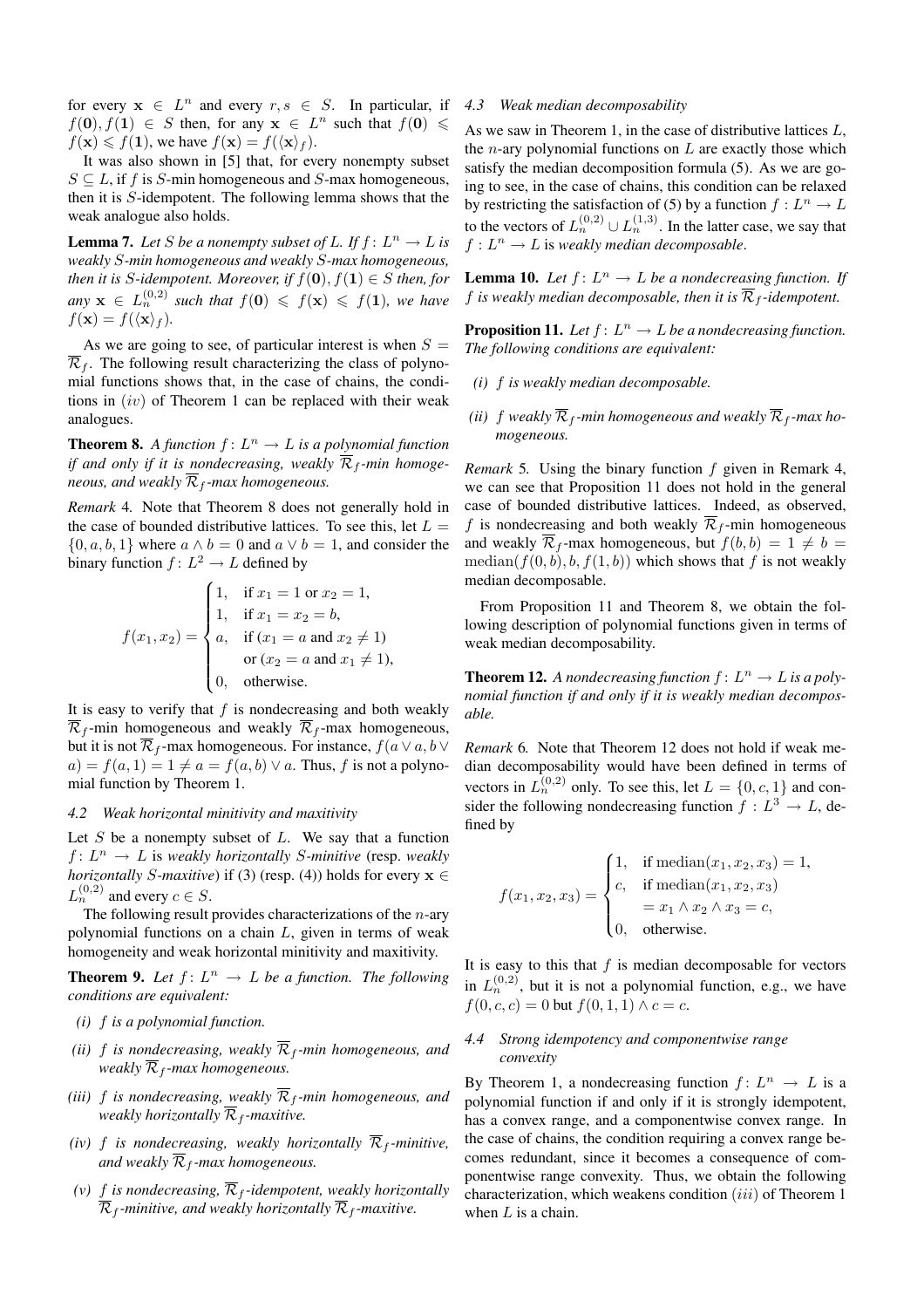**Theorem 13.** A function  $f: L^n \to L$  is a polynomial function *if and only if it is nondecreasing, strongly idempotent, and has a componentwise convex range.*

*Remark* 7*.* None of the conditions provided in Theorem 13 can be dropped off. For instance, let  $L$  be the real interval [0, 1]. Clearly, the unary function  $f(x) = x^2$  is nondecreasing and has a componentwise convex range, but it is not strongly idempotent. On the other hand, the function  $f: L^2 \to L$  defined by

$$
f(x_1, x_2) = \begin{cases} 1, & \text{if } x_1 = x_2 = 1, \\ 0, & \text{otherwise,} \end{cases}
$$

is nondecreasing and strongly idempotent but it does not have a componentwise convex range, e.g., both  $f_1^1$  and  $f_1^2$  do not have convex ranges.

In the special case of real interval lattices, i.e., where  $L =$ [a, b] for reals  $a \leq b$ , the property of having a convex range, as well as the property of having a componentwise convex range, are consequences of continuity. More precisely, for nondecreasing functions  $f : [a, b]^n \to \mathbb{R}$ , being continuous reduces to being continuous in each variable, and this latter property is equivalent to having a componentwise convex range. In fact, since polynomial functions are continuous, the condition of having a componentwise convex range can be replaced in Theorem 13 by continuity in each variable. Also, we can add continuity and replace  $\overline{\mathcal{R}}_f$  by  $\mathcal{R}_f$  in Theorems 8 and 9.

**Corollary 14.** Assume that  $L$  is a bounded real interval  $[a, b]$ . *A function*  $f: L^n \to L$  *is a polynomial function if and only if it is nondecreasing, strongly idempotent, and continuous (in each variable).*

# *4.5 Comonotonic maxitivity and minitivity*

Two vectors  $x$  and  $x'$  in  $L^n$  are said to be *comonotonic* if  $\mathbf{x}, \mathbf{x}' \in L^n_\sigma$  for some permutation  $\sigma$  on [n]. A function  $f: L^n \to L$  is said to be

• *comonotonic minitive* if, for any two comonotonic vectors  $x, x' \in L^n$ , we have

$$
f(\mathbf{x} \wedge \mathbf{x}') = f(\mathbf{x}) \wedge f(\mathbf{x}').
$$

• *comonotonic maxitive* if, for any two comonotonic vectors  $x, x' \in L^n$ , we have

$$
f(\mathbf{x} \vee \mathbf{x}') = f(\mathbf{x}) \vee f(\mathbf{x}').
$$

Note that for any  $x \in L^n$  and any  $c \in L$ , we have that **x** and  $(c, \ldots, c)$  are comonotonic and that **x**  $\vee$  *c* and  $[\mathbf{x}]^c$  are comonotonic. These facts lead to the following result.

Lemma 15. *Let* S *be a nonempty subset of* L*. If a function*  $f: L^n \to L$  is comonotonic minitive (resp. comonotonic max*itive), then it is horizontally* S*-minitive (resp. horizontally* S*maxitive). Moreover, if* f *is* S*-idempotent, then it is* S*-min homogeneous (resp.* S*-max homogeneous).*

Let  $\sigma$  be a permutation on [n]. Clearly, every comonotonic minitive (or comonotonic maxitive) function  $f: L^n \to L$  is nondecreasing on the standard simplex  $L_\sigma^n$ . The following lemma shows that this fact can be extended to the whole domain  $L^n$ .

**Lemma 16.** If  $f: L^n \rightarrow L$  is comonotonic minitive or *comonotonic maxitive, then it is nondecreasing. Furthermore, every nondecreasing unary function is comonotonic minitive and comonotonic maxitive.*

We now have the following characterization of polynomial functions.

**Theorem 17.** Let  $f: L^n \to L$  be a function. The following *conditions are equivalent:*

- *(i)* f *is a polynomial function.*
- *(ii)* f *is weakly*  $\overline{\mathcal{R}}_f$ -min homogeneous and comonotonic *maxitive.*
- (*iii*) f *is comonotonic minitive and weakly*  $\overline{\mathcal{R}}_f$ -max homoge*neous.*
- *(iv)* f *is*  $\overline{\mathcal{R}}_f$ -*idempotent, weakly horizontally*  $\overline{\mathcal{R}}_f$ -*minitive, and comonotonic maxitive.*
- *(v)*  $f$  *is*  $\overline{\mathcal{R}}_f$ -idempotent, comonotonic minitive, and weakly *horizontally*  $\overline{\mathcal{R}}_f$  *-maxitive.*
- *(vi)*  $f$  *is*  $\overline{\mathcal{R}}_f$ -*idempotent, comonotonic minitive, and comonotonic maxitive.*
- *Remark* 8*.* (i) As already observed in the remark following Theorem 9, the weak horizontal  $\overline{\mathcal{R}}_f$ -minitivity (resp. weak horizontal  $\overline{\mathcal{R}}_f$ -maxitivity) can be replaced with weak horizontal L-minitivity (resp. weak horizontal Lmaxitivity) in the assertions  $(iv)$ – $(v)$  of Theorem 17.
- (ii) The condition requiring  $\overline{\mathcal{R}}_f$ -idempotency is necessary in conditions  $(iv)$ – $(vi)$  of Theorem 17. For instance, let  $L$  be the unit interval  $[0, 1]$ . Clearly, the unary function  $f(x) = x^2$  is nondecreasing and thus comonotonic minitive and comonotonic maxitive. By Lemma 15, it is also horizontally  $\overline{\mathcal{R}}_f$ -minitive and horizontally  $\overline{\mathcal{R}}_f$ -maxitive. However, it is not a polynomial function.
- (iii) The concept of comonotonic vectors appeared as early as 1952 in Hardy et al. [12]. Comonotonic minitivity and maxitivity were introduced in the context of Sugeno integrals in de Campos et al. [7]. An interpretation of these properties was given by Ralescu and Ralescu [16] in the framework of aggregation of fuzzy subsets.

### 5 Discrete Sugeno integrals

In this final section, we consider a noteworthy subclass of polynomial functions, namely, that of discrete Sugeno integrals, and provide its characterizations.

A function  $f: L^n \to L$  is said to be *idempotent* if it is Lidempotent.

Fact 18. *A polynomial function is* {0, 1}*-idempotent if and only if it is idempotent.*

In [15, §4], {0, 1}-idempotent polynomial functions are referred to as *discrete Sugeno integrals*. They coincide exactly with those functions  $S_{\mu} : L^{n} \to L$  for which there is a fuzzy measure  $\mu$  such that

$$
\mathcal{S}_{\mu}(\mathbf{x}) = \bigvee_{I \subseteq [n]} \left( \mu(I) \wedge \bigwedge_{i \in I} x_i \right).
$$